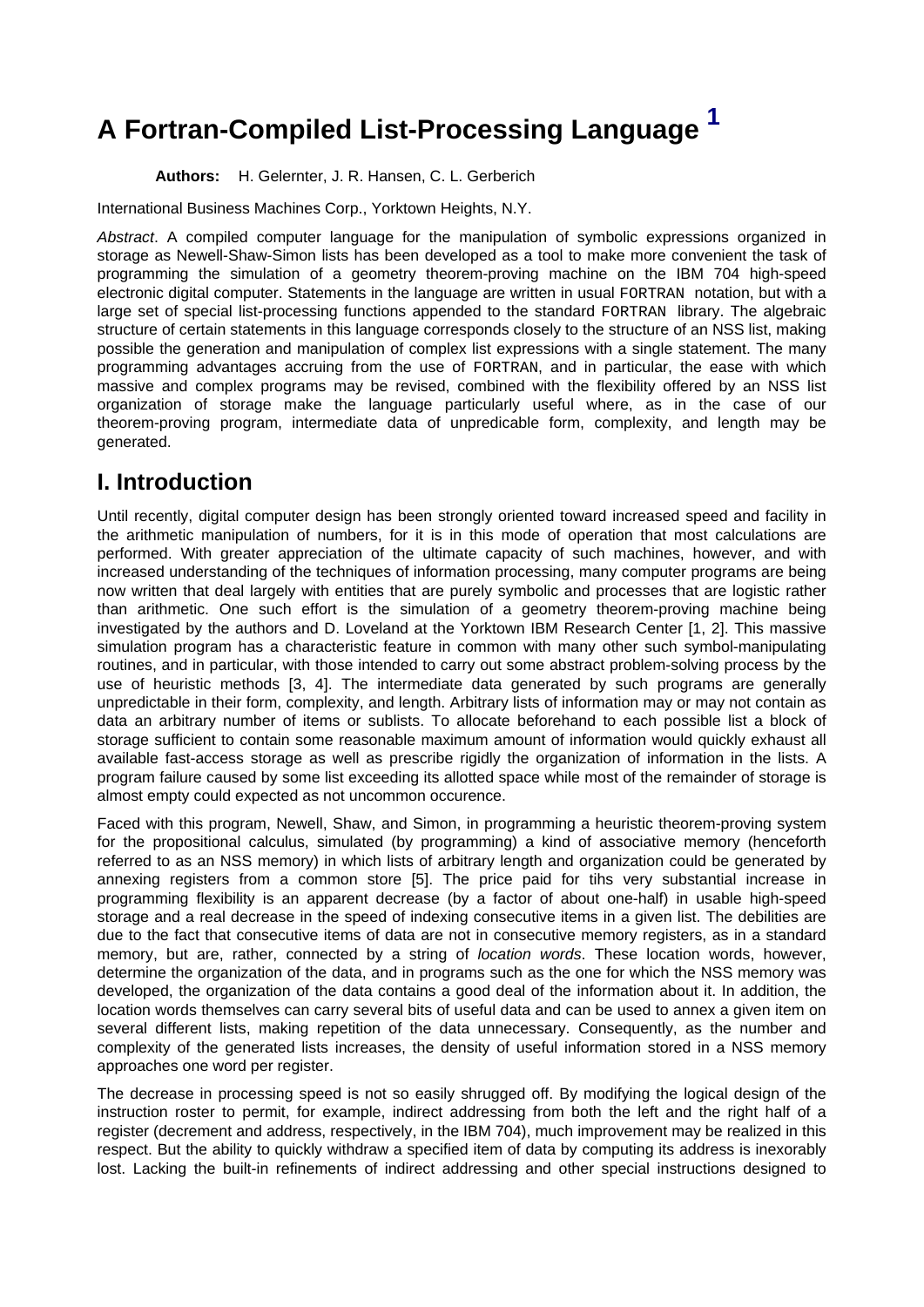manipulate NSS lists, Newell, et al, designed an interpretive routine for their computer (the Rand Johnniac) to lighten the task of translating their programming wishes into the arithmetic-oriented instruction code of the Johnniac. In fact, a series of these interpretive languages were written and were called by their authors "Information Processing Languages" [5]. Unfortunately, the introduction of an intermediate interpreter for each command further extracts its toll in computing speed, so that relatively simple operations require an inordinate amount of time. This is in large degree responsible for the great disparity in time required by the propositional calculus theorem prover of Newell et al, and that of Wang [6] to prove the same theorems, Wang's machine being from three to five orders of magnitude faster. The designers of the Information Processing Languages (IPL) estimate that a complex operation like choosing a strong move in a game of chess would require of the order of an hour when programmed in their interpretive system.

When the present authors embarked upon their effort to simulate a geometry theorem-proving machine, it was early decided that an NSS organization of memory would best serve their purpose, and consideration was given to the translation of a Johnniac IPL for use with the IBM 704 computer. However, J. McCarthy, who was then consulting for the project, sugested that FORTRAN could be adapted to serve the same purpose. He pointed out that the nesting of functions that is allowed within the FORTRAN format makes possible the construction of elaborate information-processing subroutines with a single statement. The authors have since discovered a further substantial advantage of an algebraic list-processing language such as one written within the frameowrk of FORTRAN. It is the close analogy that exists between the structure of an NSS list and a certain class of algebraic expressions that may be written within the language. We shall return to this point in greater detail below. Not to be overlooked is the considerable sophistication incorporatred in to the FORTRAN compiler itself, all of which carries over, of course, into our FORTRAN-compiled list-processing language. It is reasonable to estimate that a routine written in our language would run about five times as fast as the same program written in an interpretive language.

### **II. The Newell-Shaw-Simon Associative Memory**

Although the NSS scheme for a programmed associative memory has been described in the literature, certain modifications that we have introduced make it necessary for us to repeat the description in some detail. We shall, in this section, follow the paper of Newell and Shaw to which we have already referred. It is well to point out, however, that the authors feel that most of the properties that Newell, et al, ascribe to their Information Processing Language are rather properties of the NSS associative memory itself. They are reasonably independent of the particular scheme devised for the manipulation of information within the structure of the memory. For a certain limited number of cases, we have, in fact, found it more convenient to write subroutines in the basic symbolic machine code. The advent of FORTRAN III makes it possible to do this within the framework of our list-processing language.

The storage registers comprising an NSS memory all fall into one of two basic categories, those containing the gross data for the information process (called data words), and those that serve to associate strings of data into list structures (called *location words*). A *list* is the fundamental assemblage of information in storage. Each register of an NSS memory is an element of at least one list; if it is not on some information list, then it is on the *list of available storage* (LAVST), which serves as a source of raw material for list formation processes and as a sink for dissociated registers when information is destroyed.

Data words (or d-words) are 36-bit units of information. The interpretation of this information is determined by the list containing it, its location on a particular list, or by an identifying tag in the location word associated with the datum. They may be treated as signed floating point numbers, or as any arbitrarily fixed set of information fields packed into the register.

Location words (or *l*-words) supply the links between units of information in a list. For the purpose of our FORTRAN-compiled list-processing language (FLPL), the format of a location word is fixed by a set of conventions (fig. 1). In the following discussion, the field of an l-word containing the address of a register will be said to *point* to that register.

A list is characterized by a directed linear string of *I*-words such that the decrement field of each *I*-word on the list points to the next *l*-word on that list. The terminating *l*-word contains a zero in the decrement field. The name of the list is the address of its initial *I*-word.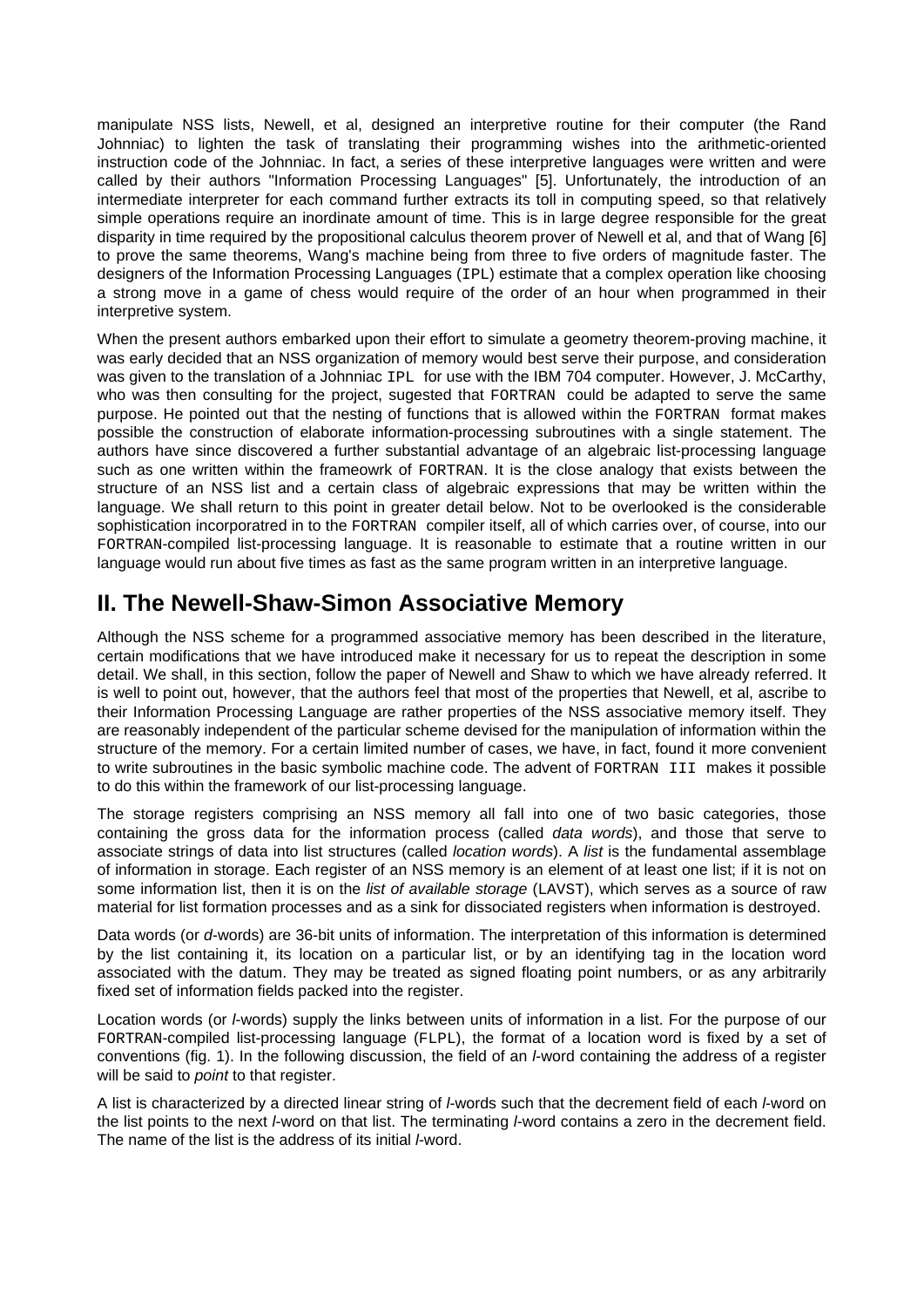| -S               | $1 - 2$      | $3 - 17$                                                                                       | $18 - 20$         | 21-35                                                                          |
|------------------|--------------|------------------------------------------------------------------------------------------------|-------------------|--------------------------------------------------------------------------------|
| 1 bit of<br>data | Type<br>code | Address of location word for next<br>entry on this list. Set to zero in<br>terminating I-word. | 3 bits of<br>data | Address of data (or list) entered<br>on this list, or else 15 bits of<br>data. |
| Sign             | Prefix       | Decrement                                                                                      | Tag               | Address                                                                        |

Fig. 1. Standard *I*-word format.

In general, the address field of the  $i$  th *l*-word on the list points to the  $i$  th data entry on the list. The entry may be a d-word, or an *I*-word (if the entry is another list). If a fifteen-bit field will suffice to contain all the information, the address may be used to carry the data itself rather than a reference to the data. The exact nature of the entry is indicated by the type code.

In their published report, Newell and Shaw point out a particular difficulty in using their associative memory [5, p. 240]. Since a given entry may appear on several different lists, it is important, when erasing a list, to distinguish between these data and the entries that appear only once, for if the datum that appears elsewhere is itself erased the remaining lists that contained it would be left pointing into limbo. Our solution to the problem has been to assign a list priority to each data entry by means of a two-bit l-word type code. The first bit of the code determines priority. It is set to 1 if the entry is an integral part of the list containing the location word, and 0 if the entry is "borrowed" from some other list. Every entry will belong to one and only one list, appearing as borrowed data on every other list. No initial data entry is erased until all of its derivative entries have been erased. The second bit of the type code determines the nature of the entry. It is set to 1 if the netry is a list (i.e., an *I*-word) and 0 if it is a *d*-word. The type code contains all of the necessary information to control automatic erasing and printout of lists. The 00 type code is used also to indicate direct entry of data into the address of the l-word, since erasure and printout for this case are treated exactly as in the normal 00 "borrowed d-word" case (table 1). Since a list entry pointer generalaly indicatres the first *l*-word of a specific list, that 15-bit quantity is also the machine name for that list. It is often useful to view a list pointer as data entry in the *I*-word address field, the datum being, of course, the name of a list.

The remaining sign and tag fields of the *l*-word are used for information storage. The sign, an especially accessible bit of data, is often used as a "punctuation mark" for the list.

It is instructive, at this point, to examine a typical use of the NSS memory. Our example is chosen from the geometry theorem-proving project mentioned above and illustrates clearly the value of an associative memory for such programs. Displayed below (fig. 2) are two of the lists describing a diagram such as one might construct to aid in finding a solution to a particular problem in elementary Euclidian plane geometry. The lists contain *I*-words illlustrating each of the possible type-codes, including both modes of the 0-code. We shall describe their structure in some detail, since our example will again prove to be useful at a later point in our discussion of FLPL.

| <b>Type Code</b> | Address Field                                |  |
|------------------|----------------------------------------------|--|
| 11(3)            | Iniital list entry pointer                   |  |
| 10(2)            | Initial d-word entry pointer                 |  |
| 01(1)            | "Borrowed" list entry pointer                |  |
| 00(0)            | "Borrowed" d-word entry pointer or dat field |  |

#### TABLE 1

LPTS is a list containing a coordinate representation of each point in the diagram together with the symbolic name of each point. There are three entries on LPTS, each entry being in itself a list. The machine name of LPTS is the address,  $\alpha$ , of the first word of the list. FLPL keeps its own internal "dictionary" to translate mnemonic designations such as LPTS into the machine name. The type-code of each *I*-word of LPTS is 3, since each individual point list appears initially on LPTS and is considered as belonging to that list. As indicated above, it is convenient to think of LPTS as comprising the three linked l-words α, β, γ, containing as data entries the names α1, β1, and γ1, of the individual point lists, which are in fact the machine names of points A, B, and C, respectively.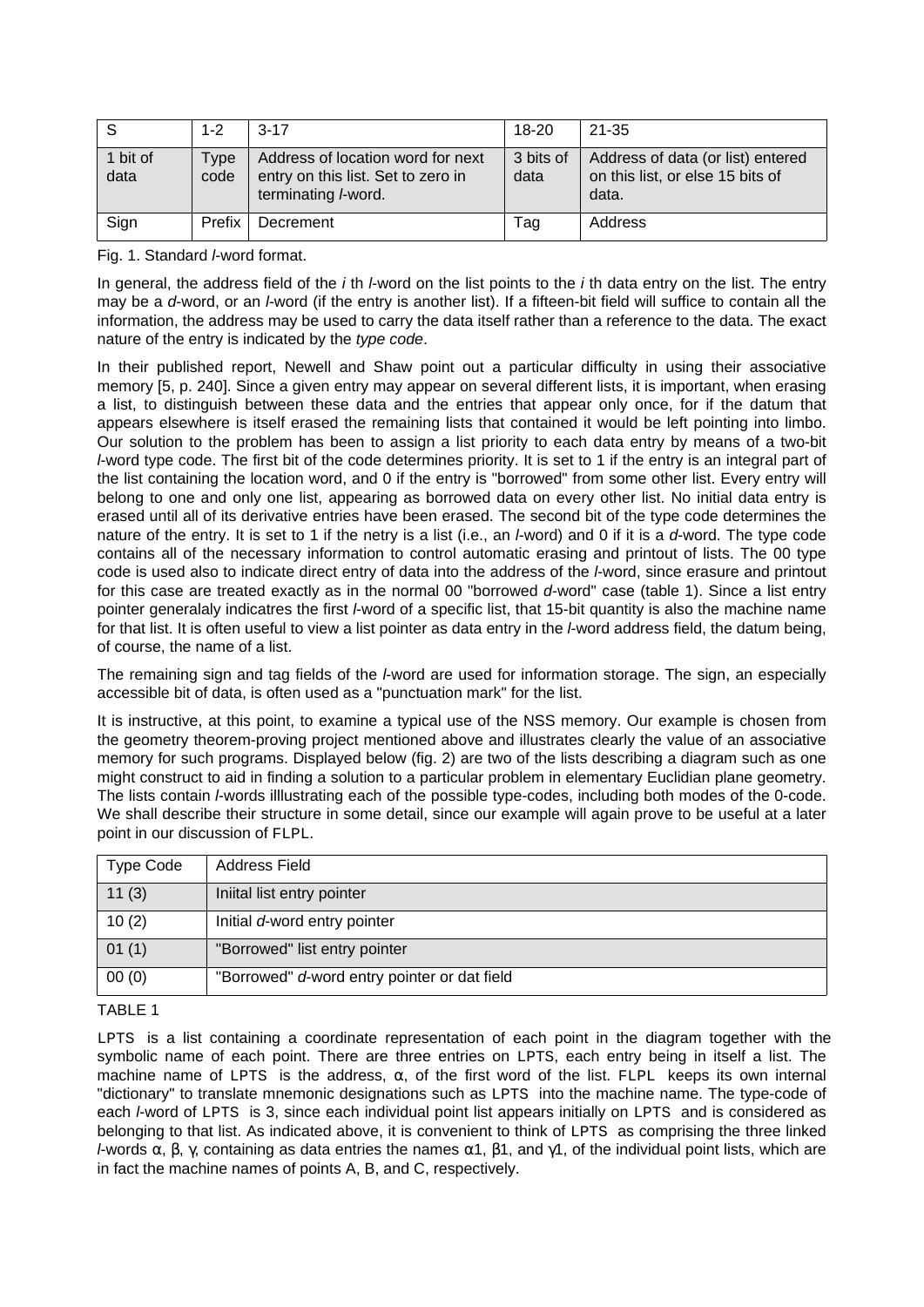A given individual point list,  $\alpha$ 1 for example, contains the three compoentns of the position vector of that point in a homogeneous coordinate system followed by the symbolic name of the point entered as data in the *l*-word address field (type-code 0). The vector compopnents are in general entered as initial d-words (type-code 2), but since the third component of a point is always unity in a homogeneous coordinate system the constant 1.0 is entered only once, appearing subsequently as borrowed data (type-code 0).

Every segment in the diagram is listed on LSEG. Each individual segment list, µ1 for example (the segment AB), designates the endpoints of the segment, by "borrowing" the points from LPTS (type-code 1 in *l*-words  $\mu$ 1 and  $\mu$ 2). Note that the program has not only the machine names of the points ( $\alpha$ 1 and  $\beta$ 1) at its disposal, but the complete set of information conerning these poitns as well, lsince the names are in fact the location of the individual point lists. The sign of the second *I*-word in each segment list is by convention set negative to indicate the termination of the body of the list, and that the continuation of the list is all descriptive material. SHould available storage become scarse at some stage in the computation, it is again a convention (applying only to diagram lists0 that all description continuations are erased, since they may be recomputed if necessary.

The first entry on a segment description list is the length of the segment. It is identified by its position at hte head of the description list  $(\mu 3)$ . Subsequent entries serve to express (in arbitray order) relationships between the given segment and other elements of teh diagram and are identified by the tag. Tags 1 and 4 are interpreted as equality and perpendicularly, repsectively and  $L$ words  $\mu$ 4 and  $\mu$ 5 indicate that the segment AC (machine name, ν1) is both equal and perpendicular to segment AB (µ1). Tag 6 is interpreted as membership in a triangle, and so µ6 will contain in the address field the machine name of triangle ABC, which will appear as a list entry on LTRNGL, a list of all triangles in the diagram. In each case the related element is appended to the description as a "borrowed" list.

The associative properties of an NSS memory are clearly evident in the structure of LSEG. The list entry SEGMENT AB contains, for example, the lists SEGMENT AC, and TRIANGLE ABC as part of the description of segment AB. Each of these lists contain, in turn, the names of other related lists as descriptive information, and so on, so that all levels of associated information that are pertinent to a given element are available, given the name of that element.

In its initial state, the NSS memory comprises one long list of type 0 *l*-words, the list of available storage (LAVST). The address field of eaech register contains as data the number of register following it on the list, so that the amount of unused storage is always known. In loading the NSS memory (creating new lists), cells are removeed from the head of LAVST. When lists are erased, cells are returned to the head of LAVST. If at any stage of a calculation LAVST is exhausted, new space may be created by erasing some of the less important listls in storage (recomputable descriptions for example). It should be clear that the NSS system offers complete flexibility in the organization of information and complete freedom to re-organize it at any stage. In programming for the geometry theorem-proving machine, the latter advantage has been pressed with great frequency.

#### **III. The FORTRAN List-Processing Functions**

Thoughout the remainder of this paper, it will be assumed that the reader is faimiliar with the FORTRAN compiling system for the IBM 704 Data Processing Machine and has at his disposal the reference manuals describing the original system and its extensions, FORTRAN II and III. It must be emphasized that FORTRAN is in itself an information processing language of great versatility and sophistication. Our list-processing functions merely serve to increase the "vocabulary" of the language so that list manipulation processes may be described within the FORTRAN framework as are ordinary computer processes. We are thus able to enjoy the same ease of programming, ease of modification, and extensive debugging aids available to the programmers of standard numerical problems. Since this paper is not intended to serve as a programmer's manual for FLPL, many details essential for its use will be omitted. The description of the language is completed in an IBM internal memorandum, soon to be available.

<span id="page-3-0"></span>The dominant characteristic of most of our special list-processing functions is that they are not functions at all in the normally understood sense of the term. For many of them, the value of the function  $2$  depends not only upon its arguments, but also upon the particular internal state configuration of the computer as they are "evaluated". Indeed, one often uses them solely to effect such a change, discarding the unwanted value of the function. Most of our list-processing functions are, in fact, arbitrary subroutines that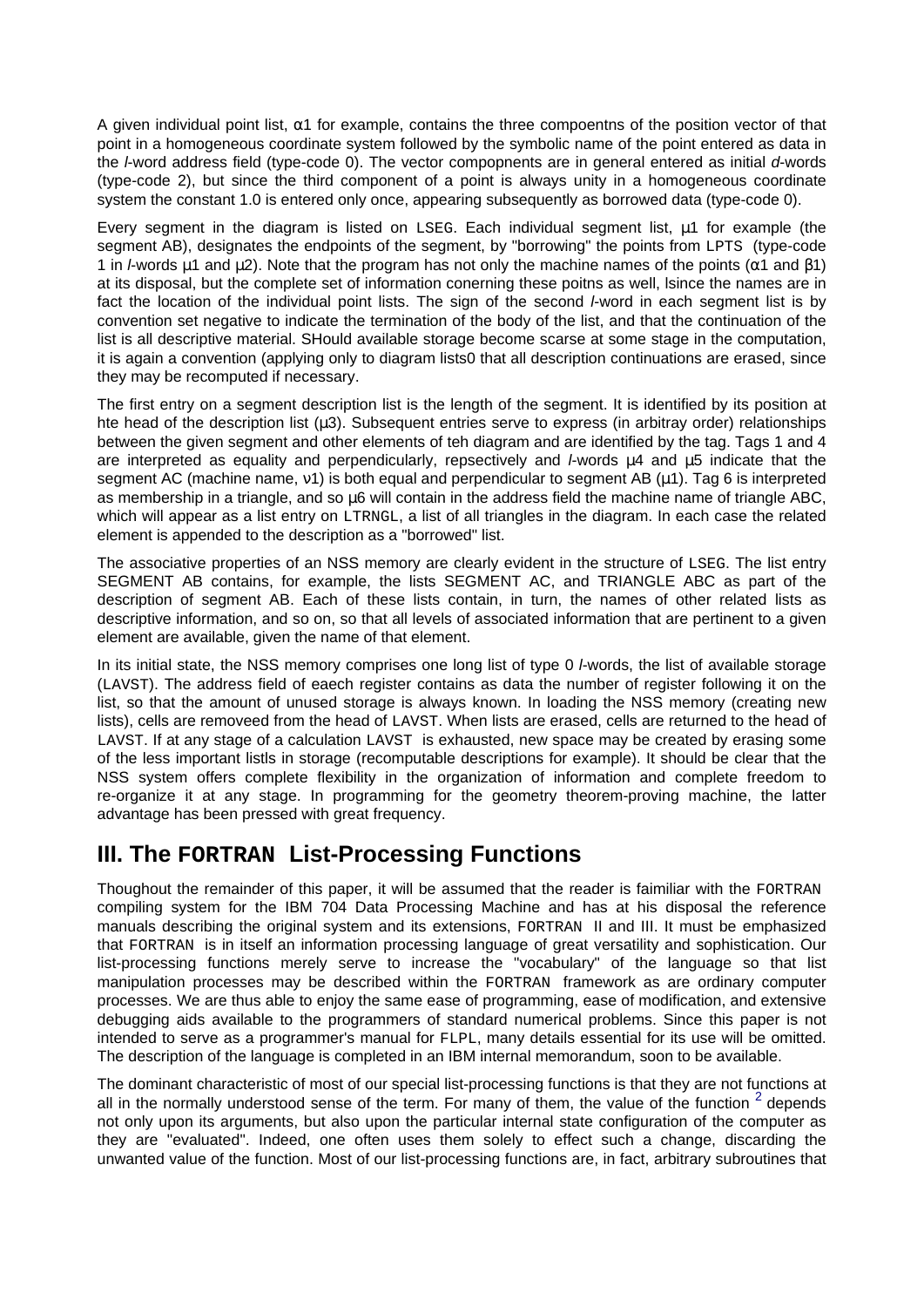can be compounded and manipulated according to the algebraic rules for the compounding and manipulation of functions in the FORTRAN language.

The primitive (coded directly in machine language, and available on the library tape) FLPL functions fall into seven rather well defined groups for performing the operations enumerated below:

- a. information retrieval
- b. information storage
- c. information processing
- d. information search
- e. list generation
- f. service routines
- g. special purpose functions

By combining the primitive operations according tot he rules of FORTRAN, list-processing operations and subroutines of arbitarry complexity may be constructed. The compoundoperations can be named, if desired, so that they may be used as elements of larger routines.

Given the name of a list, the information retrieval functions enable one to extract the contents of any desired field of information in the list. The following are examples of this class  $^3$  $^3$ :

 $XCDRF(J)$ ,  $XCARF(J)$ ,  $XCPRF(J)$ ,  $XCSPF(J)$ ,  $XCTRF(J)$ 

<span id="page-4-0"></span>Extract contents of the (decrement, address, prefix, signed prefix, tag) register of the word stored in location J.

```
XCWWF(J), CWWF(J)
```
Extract entire word at location  $J$ . CWWF( $J$ ) is used if information is to be treated as floating point number.

```
XTRACTF(J, MASK, ± MOVE)
```
<span id="page-4-1"></span>MASK is a pattern of 18 or fewer contiguous bits in a 36-bit field; MOVE is an integer  $\leq$  18. Extracts the information field indicated by MASK from the word at location  $J$  and converts it into standard FORTRAN fixed-point format (entirely in left half-register), by shifting MOVE positions to the right or left, where positive MOVE is to the right. Thus, if MASKT is the bit pattern 00 00 00 70 00 00, then  $XTRACTER(K, MASKT, -3)$  is completely equivalent to  $XCTRF(J)$ .

Refering to figure 2, these functions perform the following operations  $4$ :

- 1. XCARF(LPTS)  $\Rightarrow \alpha$ 1, the name of the first point on LPTS (note that the compiler susbtitutes the machine name  $\alpha$  for LPTS).
- 2. XCARF(XCDRF(LPTS))  $\Rightarrow$  81, the name of the second point on LPTS.
- 3. XCARF(XCDRF(XCDRF(XCDRF(XCARF(LPTS))))  $\Rightarrow$  A, the symbolic name of the first point on LPTS.
- 4. CWWF(XCARF(XCDRF(XCARF(LPTS))))  $\Rightarrow$  floating point y-component of first point on LTPS.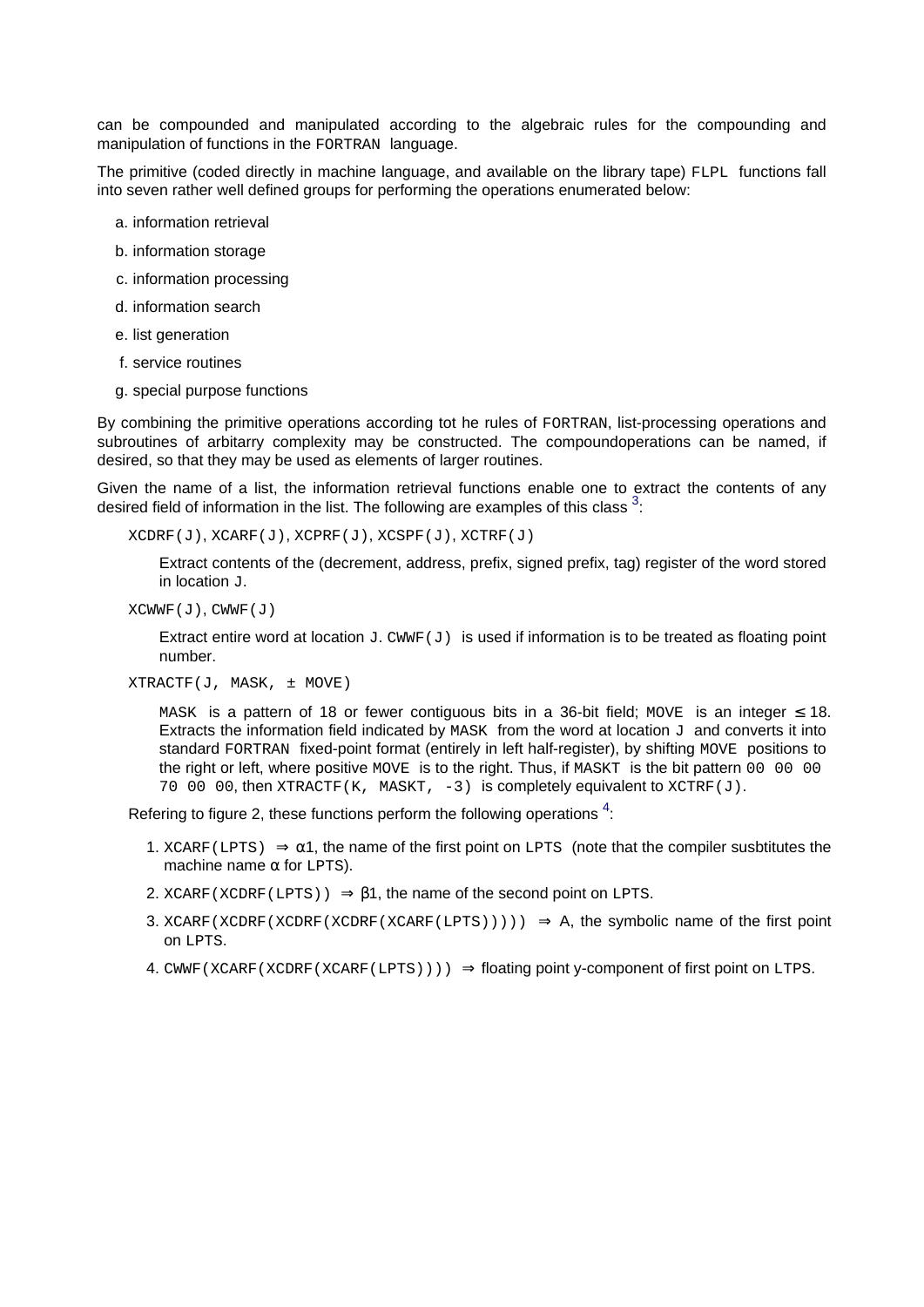

Fig. 2. In each l-word, the information fields contain sign, prefix (type code), decrement (next l-word on list), tag, and address (entry pointer or data), in the order stated. Address of each memory cell is designated at lower left.

Also in the category of information retrieval are the following generalized forms of XCARF and XCDRF:

XCARnF(J), XCDRnF(J)

where n is an integer  $\leq$  9. Equivalent to n iterations of the base function; thus  $XCAR3F(J)$  is equivalent to XCARF(XCARF(XCARF(J))).

 $XCADF(J)$ ,  $XCADAF(J)$ ,  $XCADADF(J)$ ,  $XCDAF(J)$ ,  $XCDADF(J)$ ,  $XCDADF(J)$ 

Equivalent to a sequence of alternations of XCARF and XCDRF, specified by the sequence of "D's" and "A's" in the name of the function; thus  $XCDADF(J)$  is equivalent to XCDRF(XCARF(XCDRF(J))).

With the generalized functions available, examples 2, 3, and 4 above could be written XCADF(LPTS), XCARF(XCDR3F(XCARF(LPTS))), and CWWF(XCADAF(LPTS)), respectively.

If the same operation is to be performed on every entry on a list, an indexing pointer is set up and the operation is performed with the index as a dummy variable. Thus, the following program could be used to find a point on LPTS with x-component greater than two units.

```
 INDEX = LPTS. Initialize index pointer.
10 IF(CWWF(XCAR2F(INDEX)) - 2.0) 15, 15, 20. Go to statement 20
            if x-component is greater than 2.0; otherwise go to 15.
15 INDEX = XCDRF(INDEX). Move index to next ``l``-word on ``LPTS``.
20 NAMEPT = XCARF(INDEX). Retrieve machine name of point.
     GO TO (EXIT TO ROUTINE FOR PROCESSING NAMEPT).
25 (EXIT WHEN LPTS CONTAINS NO POINT WITH X-COMP > 2.0).
```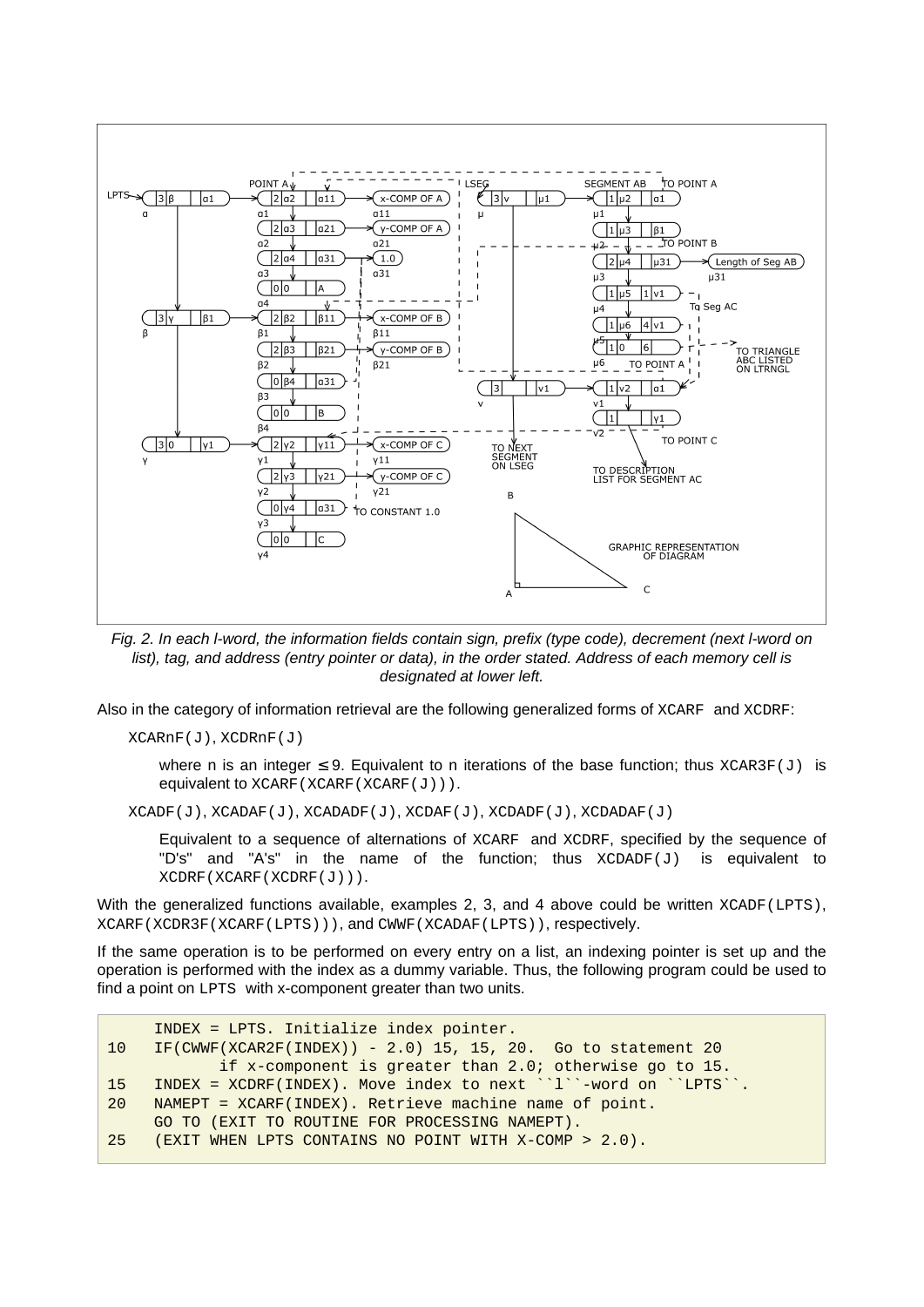If the coordinates of a point are to be processed frequently, one might define specific component-extraction functions within FORTRAN to ease the task, thus,  $COMPXF(J)$ CWWF(XCAR2F(J)) and COMPYF(J) = CWWF(XCADAF(J)) will extract the x- and y-component of a point-vector, respectively. Statement 10 above could then be written:

10 IF(COMPXF(INDEX)-2.0) 15, 15, 20.

The information storage primitives are used to store or modify information in already existing list structures. The value of each function is the previous content of the information field in which the new information is to be stored  $5$ . They include the following:

```
XSTORDF(J,K), XSTORAF(J,K).
```
<span id="page-6-0"></span>The 15-bit quantity  $K$  is stored in the (decrement, address) of the word at location  $J$ . Its value is the previous content of the (decrement, address) field of J.

XSTORTF(J,I), XSTOSPF(J,I).

The 3-bit quantity I is stored in the (tag, sign and prefix) field of the word at location  $J$ . Its value is the previous content of the (tag, sign and prefix) register.

XSWWF(J,L), SWWF(J,D).

The full word of fixed point data L, (or the full word of floating point data D) is stored in location J. The value of the function is the previous content of  $J$ .

The following FLPL statement will interchange the y-components of points A and B in LPTS:

| JUNK = XSTORAF(XCDADRF(LPTS), XSTORAF(XCDAF(LPTS), XCADADF(LPTS))) |            |     |  |
|--------------------------------------------------------------------|------------|-----|--|
|                                                                    | $\alpha$ 2 | B21 |  |
| $\alpha$ 21                                                        |            |     |  |
|                                                                    |            |     |  |

The value of the entire function is β21, the address of the y-component of B. Since we do not wish to further process this number, it is discarded into a "bottomless pit" by setting the function equal to a standard variable, "JUNK".

Also classified as information storage functions are:

XORTAGF(J,I), XORSPXF(J,I).

The 3-bit quantity  $I$  is "ORed" into the (tag, sign and prefix) of the word at location J. Its value is the new (tag, sign and prefix) at location  $J$ .

Logical processing of data within the framework of FLPL is effected by the information processing functions, which include the following:

 $XORF(J,K), XANDF(J,K).$ 

The logical (OR, AND) operation is performed on the 36-bit quantities  $J$  and K. The sign bit of the value is the result of the (OR, AND) operation on the sign bits of  $J$  and K.

XMASKF(J, MASK, ± MOVE).

MASK is a pattern of 18 or fewer contiguous bits in a 36-bit field; MOVE is an integer  $\leq$  18. Extracts the information field indicated by  $MASK$  from the quantity  $J$  (not from the word at location J) and converts it into FORTRAN fixed point format by shifting MOVE positions (positive move is to the right).

 $XMASKDF(J)$ ,  $XMASKAF(J)$ ,  $XMASKTF(J)$ , and  $XMASSPF(J)$  are special cases of  $XMASKF$  for converting the decrement, address, tag, or signed prefix of the quantity  $J$  into FORTRAN fixed-point format.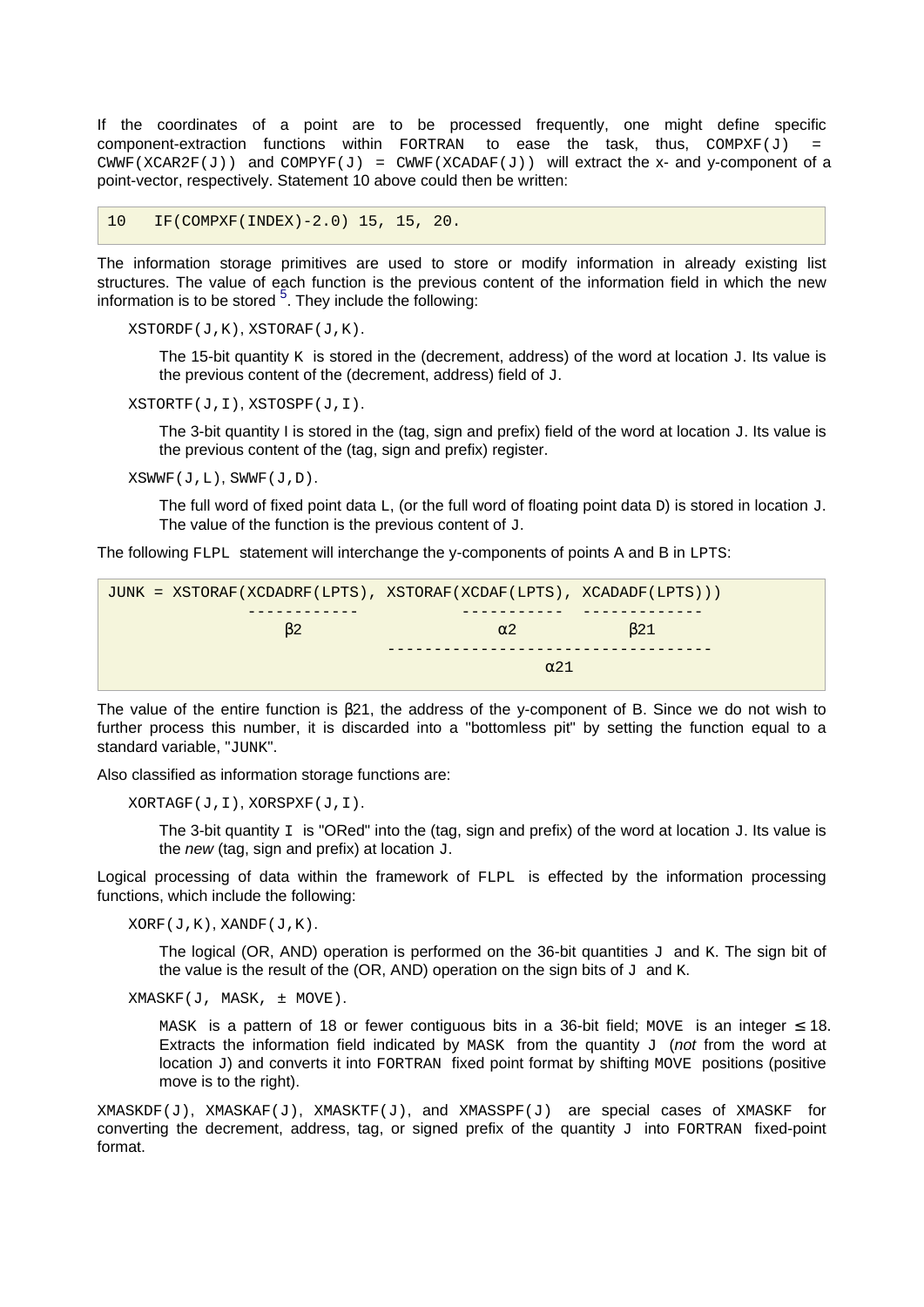In addition to the above, FLPL has, of course, at its disposal the standard FORTRAN arithmetic information processing operations for both fixed and floating-point data.

Although the information search functions may easily be defined within FLPL, it is convenient to include a number of the more frequently used search processes among the primitives. The most useful are:

XLASLCF(J)

Searches down the list of  $I$ -words headed by (and named)  $J$ . Its value is the address of the last l-word on J (determined by its zero decrement).

XTGSCHF(J,I), XSPSCHF(J,I).

I is a 3-bit quantity ≤ 7. Searches list J for the first *l*-word with (tag, signed prefix) equal to I. Its value is the address of the *l*-word with the required (tag, signed prefix), unless none can be found, whence it is set to zero.

XBTSCHF(J,M), XBSPSHF(J,M).

M is the octal representation of a one-bit mask on a 3-bit field (equals 1, 2, or 4). Searches the list J for the first *I*-word with a abit in position M of its (tag, signed prefix). Its value is the address of the *l*-word with the required (tag, signed prefix), or zero, if none can be found on  $J$ .

Again referring to figure 2,

```
\check{X}LASLCF(LPTS)\check{Y} \Rightarrow \gamma, the last l-word on \check{Y}LPTS\check{Y}.
``XTGSCHF(XCARF(LSEG), 1)`` \Rightarrow \mu 4, an l-word on \mu 1 (segment AB),
 ----------
                \mu1
     containing the machine name of a segment equal to segment AB in
     its address field.
``XBSPSHF(XCARF(LSEG), 4)`` \Rightarrow \mu2, an l-word on \mu1 containing a bit
     in the sign position.
```
The operations described thus far are characterized by the fact that they all manipulate or process information on lists that already exist in NSS storage. In order to generate new lists, the operation of removing a cell from available storage must be introduced into the system. The latter process is the distinguishing property of the list-generating functions. Fundamental among these are the following:

```
XDWORDF(J).
```
The full 36-bit word  $J$  is stored in a cell removed from LAVST. The value of the function is the address of that cell.

#### XLWORDF(JSP,JD,JA,JT).

<span id="page-7-0"></span>JSP and JT are 3-bit quantities. JD and JA are 15-bit quantities. A cell is removed from LAVST and JSP, JD, JA, JT are installed in the signed prefix, decrement, address and tag fields of that cell, respectively. The value of the function is the address of the cell.

Arbitrary list structures may be generated by combining XDWORDF and XLWORDF according to the FORTRAN rules for the algebraic composition of functions. Thus, let us supppose that in the course of the machine's attempt to find a proof for a particular theorem, a new point is constructed with x- and y-components XCOMP and YCOMP, respectively. The point has been given a symbolic name, NUNAME, by calculation of the earliest letter of the alphabet that has not yet been used. The single statement displayed below will generate a point list for NUNAME and insert it on LPTS at the beginning of the list (fig. 3)  $^6$  $^6$ . (Note that one could as readily attach the new point anywhere on LPTS, and at the end in particular by using XLASCF(LPTS).)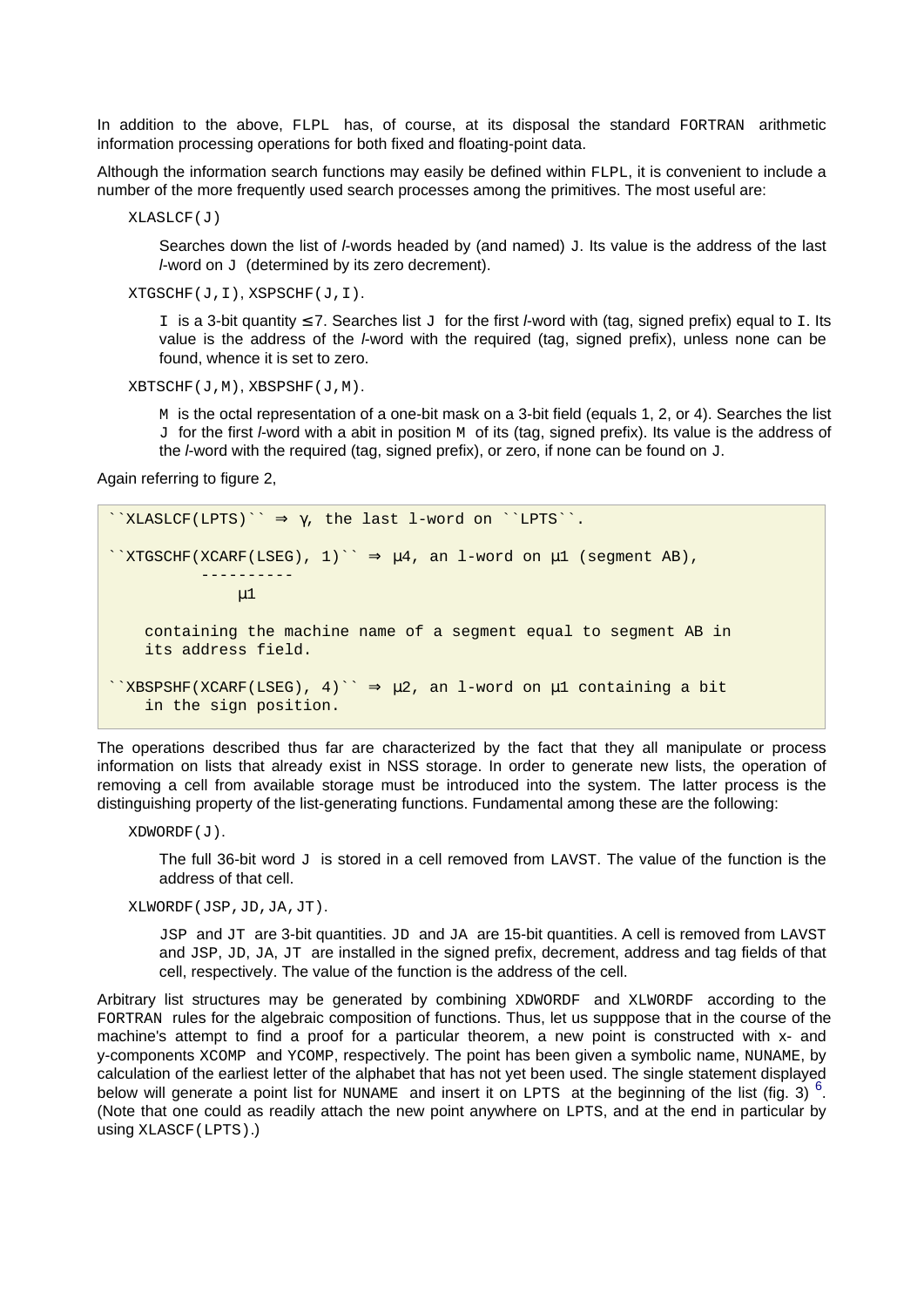LPTS = XLWORDF(3, LPTS, XLWORDF(2, XLWORDF(2, XLWORDF(0, XLWORDF(0, 0, NUNAME, 0), XCADF(XCDAF(LPTS)), 0), XDWORDF(YCOMP), 0), XDWORDF(XCOMP),0),0)

The following correspondance is seen to exist between nested list-generating FLPL expressions and an NSS list. Nesting of XLWORDF functions in the decrement variable position of XLWORDF corresponds to the linear stringing of *I*-words in a list. A "decrement nest" of XLWORDF functions in the address variable position of an XLWORDF function corresponds to a sublist on the list containing that instance of XLWORDF. Alternatively, the address variable may be an XDWORDF function, corresponding to the entry of a d-word, or may be a 15-bit symbol. The signed prefix and tag fields may of course, be 3-bit variables, rather than the constants illustrated above. These properties are clearly recursive in each instance of XLWORDF in an FLPL expression.



Fig. 3. Configuration of LPTS after the addition of point NUNAME (abbreviated NU above) to the list.

Here, again, it is convenient to include among the primitive FLPL functions a certain number of specialized list-generating processes even thought hey may readily be defined in terms of the primitives already mentioned. Thus, a set of "XCOPY" functions enables one to reproduce a given list in any desired configuration, the "XINSERT" series of functions enables one to introduce data at anay point in a list, and so on.

Input, output, monitoring, and "housekeeping" routines are classified as service functions. Together with the functions already described, they comprise a complete NSS list processing language. Included in this class are:

XSTARTF(J,K).

Converts the block of standard 704 core storage starting at location  $J$  and ending at K into NSS storage by placing each cell on LAVST.

XTOERAF(J).

Erase the entire list  $J$  including all data and sublists belonging to  $J$ .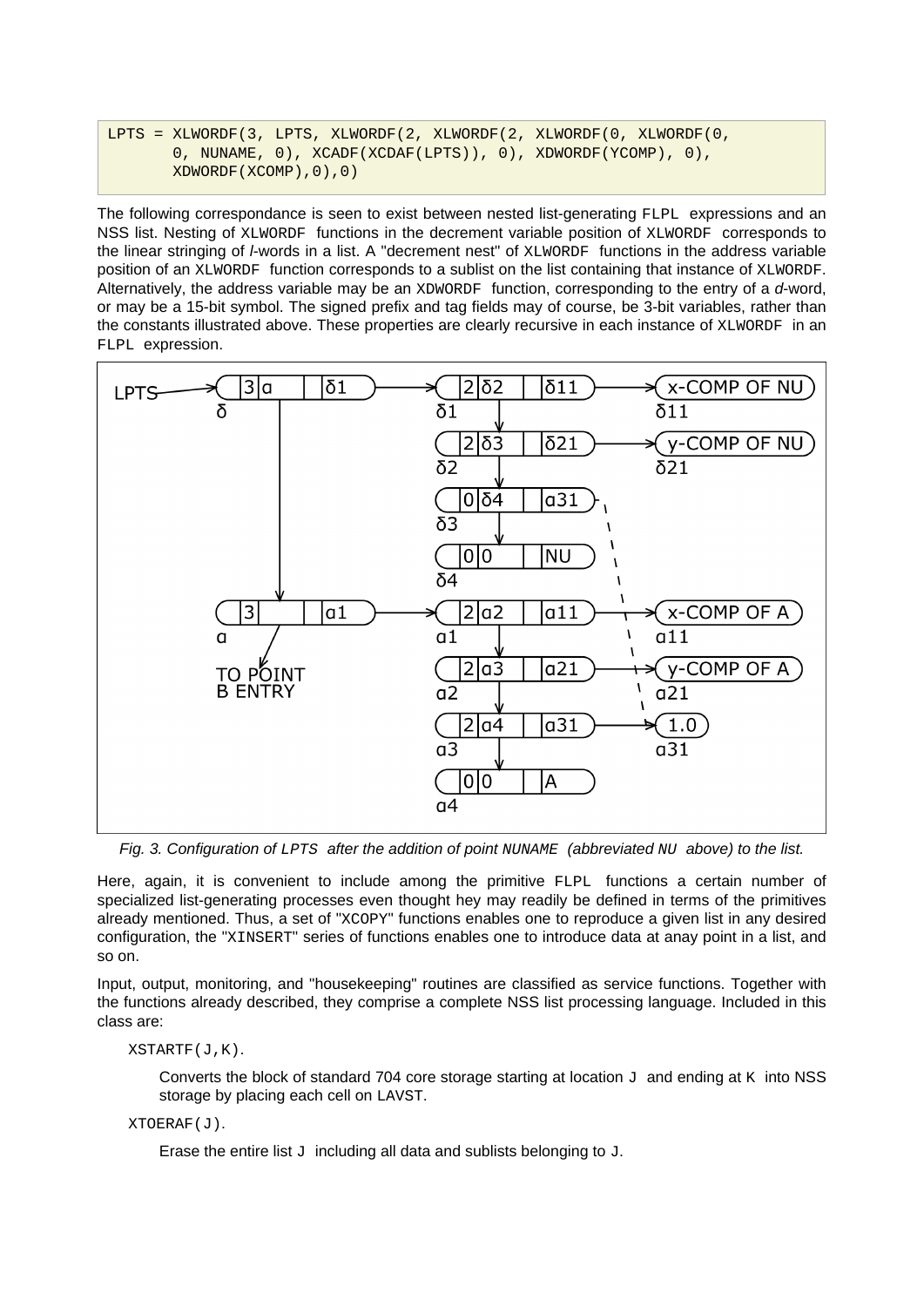XERASEF(J).

Erase the single I-word and associated data word (if one is present), where  $J$  contains in tis decrement the address of the word to be erased.

 $X$ DUMPF $(J, \pm T)$ .

NSS list output routine used extensively for debugging.  $J$  is the list to be written on output tape unit T. If T is positive, all borrowed lists are printed; if negative, only sublists that belong to  $J$  are printed.

CLOCKF(O).

Reads time clock. Has as its value in floating point form the true time of day to the nearest hundredth of a minute.

Other input-output routines are available for storing data lists on tape and reading them back into NSS storage.

Finally, a particular FLPL library will generally have among its primtives a number of functions that are rather specialized to the problem at hand. Members of this class all perform complex operations that are called for with great frequency, so that it is useful to seek greater efficiency than could be attained if they were defined within FLPL. They may be easily written by first defining them within FLPL and them "streamlining" the resulting compiled SAP routines.

#### **IV. Concluding Remarks**

FLPL has been, in a sense, specifically "product-developed" for the geometry theorem-proving program, and thus far the latter is the only large-scale program written in that language. The geometry program, however, comprises three largely dissimilar subsections which span the entire range of complex information-processing opertions [2]. On one hand the syntax computer deals almost excllusively with uninterpreted symbolic expressions, while on the other hand the diagram computer is mostly concerned with a highly structured array of numerical data. The *heuristic computer*, which serves as an intermediary between syntax and diagram computers, must process both kinds of information, interpreting symbolic expressions as numerical equations and converting numerical data into abstract symbolic expressions. On this basis it is reasonable to claim a fair degree of universality for FLPL, providing only that the requirements of the problem indicate the desirability of an NSS organization of storage.

It is interesting to compare FLPL with IPL V, a Newell-Shaw-Simon interpretive list-processing language soon to be available for the IBM 704. In IPL V, Newel, et al, have solved the problem of list priority assignment in much the same way that the authors have, by assigning the equivalent of our type code to each *I*-word. Both languages are able to perform identical list-processing operations with the following exceptions. FLPL contains, in addition to the processes described in section III, all legitimate FORTRAN operations, so that the entire floating point arithmetic power of FORTRAN is at the programmer's disposal, together with the convenient input, output, indexing, and format processes vailable in FORTRAN. Too, the diagnostic services performed by FORTRAN offer great aid and comfort to the programmer. On the other hand, because IPL V completely discards the accumulator as a means of communication between IPL subroutines, substituting instead an NSS communication list, one may define routines recursively within the framework of IPL V. ALthough it is possible to do a limited amount of recursion within FLPL by purposefully saving all intermediate results and index registers in NSS lists, the authors have not yet felt the need to experiment with this mode of operation, since the traditional looping procedures have served the purpose well.

Higher list-processing routines may easily be defined within either language, although perhaps here FLPL maintains a slight edge over  $IPL$  v in the vareiety of procedures whereby such routines may be constructed and named. In the other direction, the inclusion of basic machine language instructions within the vocabulary of the language is a decied advantage of FLPL, and one that has been pressed with great frequency in the programming of the geometry theorem-proving machine.

FLPL trades a negligible increase in program storage for a significant increase in procesing speed. In many cases, the difference in computing time required to produce results will make the difference between a program that is a useful research tool and one that is merely a curiosity. For a typical problem